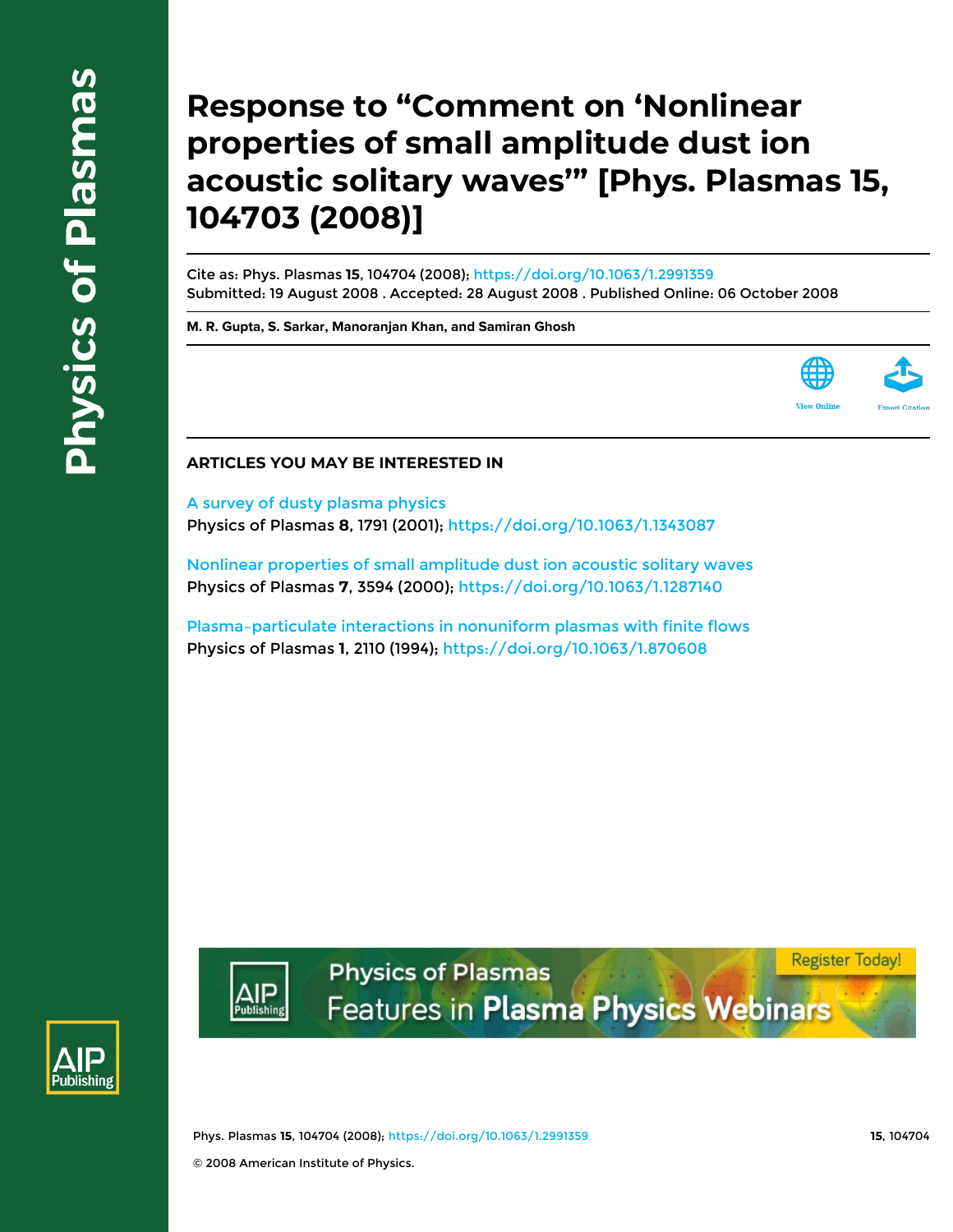## **Response to "Comment on 'Nonlinear properties of small amplitude dust ion acoustic solitary waves" [Phys. Plasmas 15, 104703 (2008)]**

M. R. Gupta,<sup>1</sup> S. Sarkar,<sup>1</sup> Manoranjan Khan,<sup>1</sup> and Samiran Ghosh<sup>2</sup>

<sup>1</sup>*Department of Instrumentation Science and Centre for Plasma Studies, Jadavpur University, Kolkata-700032, India* <sup>2</sup>*Government College of Engineering and Textile Technology, 4, Cantonment Road, Berhampore,*

*Murshidabad-742101, India*

Received 19 August 2008; accepted 28 August 2008; published online 6 October 2008-

The objections are not justified. It should have been noted that ion charge number  $z_i = 1$  throughout the referred paper [Ghosh et al., Phys. Plasmas 7, 3594 (2000)]. There is no inconsistency in the formulation of the referred paper as explained in the text. © *2008 American Institute of Physics*. [DOI: 10.1063/1.2991359]

We believe that the authors did not go through our paper<sup>1</sup> carefully (the ion charge number  $z_i = 1$  uniformly throughout the paper; even if one wishes to make a change, it is trivial). There is no inconsistency in the model of the referred paper.<sup>1</sup> In fact, expression  $9(b)$  of our paper<sup>1</sup> is the standard expression $^{2-5}$  for the contribution to dust charging current from ion motion used in connection with the investigation of propagation of dust ion acoustic (DIA) waves based either on continuity and momentum equations or the Vlasov equation for ions (these two cases are equivalent).

To see this, note that the perturbed flow velocity as determined by the ion fluid equations is actually the velocity obtained by averaging over the random velocity of ions. As a result, these ions may be considered to be distributed about  $\vec{V}_i$  as follows (temperature is in energy units):

$$
\left(\frac{m_i}{2\pi T_i}\right)^{3/2} \exp\bigg[-\frac{m_i}{2T_i}(\vec{v}_i-\vec{V}_i)^2\bigg].
$$
 (1)

Following Horanyi,<sup>6</sup> the ion induced orbital motion limited contribution to dust charging current is

$$
\frac{J_{0i}}{2} \left[ \left( \mathbf{M}^2 + \frac{1}{2} - \chi_i \right) \frac{\sqrt{\pi}}{\mathbf{M}} \operatorname{erf}(\mathbf{M}) + \exp(-\mathbf{M}^2) \right]
$$

$$
= \pi a^2 e \sqrt{\frac{8T_i}{\pi m_i} n_i} \left[ 1 - \frac{Q_d e}{4\pi \epsilon_0 a T_i} + O\left(\frac{m_i |\vec{V}_i|^2}{2T_i}\right) \right], \quad (2)
$$

where temperature is in energy units,  $Q_d$  is the dust charge,  $4\pi\varepsilon_0 a$  is the capacitance of the spherical dust grain of radius *a*, and  $M = |\vec{V}_i| / \sqrt{2T_i/m_i}$  is the relative Mach number. The other symbols are as according to Ref. 6. Clearly, neglect of  $O(|\vec{V}_i|^2)$  terms leads to recovery of expression 9(b) of Ref. 1 in linear theory. In nonlinear theory, one might still expect a contribution from  $O(|\vec{V}_i|^2)$  in dust charging dynamics, but for the scaling (for small amplitude wave) we have used, the expected contribution is absent.

Regarding their observation<sup>7</sup> about inclusion of dust dynamics, it is enough to remark that the principal purpose was the study of the effect of dust charging dynamics on the nonlinear DIA wave propagation. The dust fluid dynamics was introduced for the sake of a complete (joint) description of both DIA and dust acoustic (DA) modes, incorporating their interaction. The two roots  $\lambda_+$  and  $\lambda_-$  of Eq. (32) of Ref. 1 correspond to the phase velocities of DIA and DA waves, inclusive of contributions representing their mutual interaction. The nonlinearity coefficient  $\alpha$  and the dispersive coefficient  $\beta$  will correspond to the DIA or DA Korteweg–de Vries (KdV) soliton depending on which particular root is chosen. In the numerical results and the corresponding graphs we have restricted to the phase velocity of the DIA wave and hence the title of the paper. If the authors want, they can set  $\lambda = \lambda$  and recover the corresponding properties for the DA KdV soliton (this is what is gained by including dust dynamics) and become convinced as, after all, the proof of the pudding is in the eating.

Finally, ion current to the dust grain is indeed different from what is given by Eq.  $9(b)$  in Ref. 1 in astrophysical situations; e.g., when the ion distribution is nonthermal<sup>8</sup> or a sweep-up type distribution as in solar wind, where the ion flow velocity is much in excess of the ion thermal velocity. However, the paper under consideration is not addressed to such problems. Even if one introduces a constant zerothorder ion velocity  $\vec{V}_{i0}$  [e.g., in Refs. 2 or 9], it would merely introduce a minor change in the value of the dust charge  $z = z_d e^2 / 4 \pi \epsilon_0 a T_e$ ). This is, however, of no consequence as it only introduces a small correction in the value of *z* in Figs. 2 and 3 of Ref. 1. Within the framework of the theoretical formulation of  $DIA$  (or  $DA$ ) waves made until now, Eq.  $9(b)$ in Ref. 1 is justified.

If the authors desire, they may proceed to a fully kinetic theoretical study of the motion of the plasma particles and dust grains including self-consistent dust charging and charging current.

<sup>&</sup>lt;sup>1</sup>S. Ghosh, S. Sarkar, M. Khan, and M. R. Gupta, *Phys. Plasmas* 7, 3594  $(2000).$ 

<sup>&</sup>lt;sup>2</sup>R. K. Varma, P. K. Shukla, and V. Krishan, *Phys. Rev. E* 47, 3612 (1993).